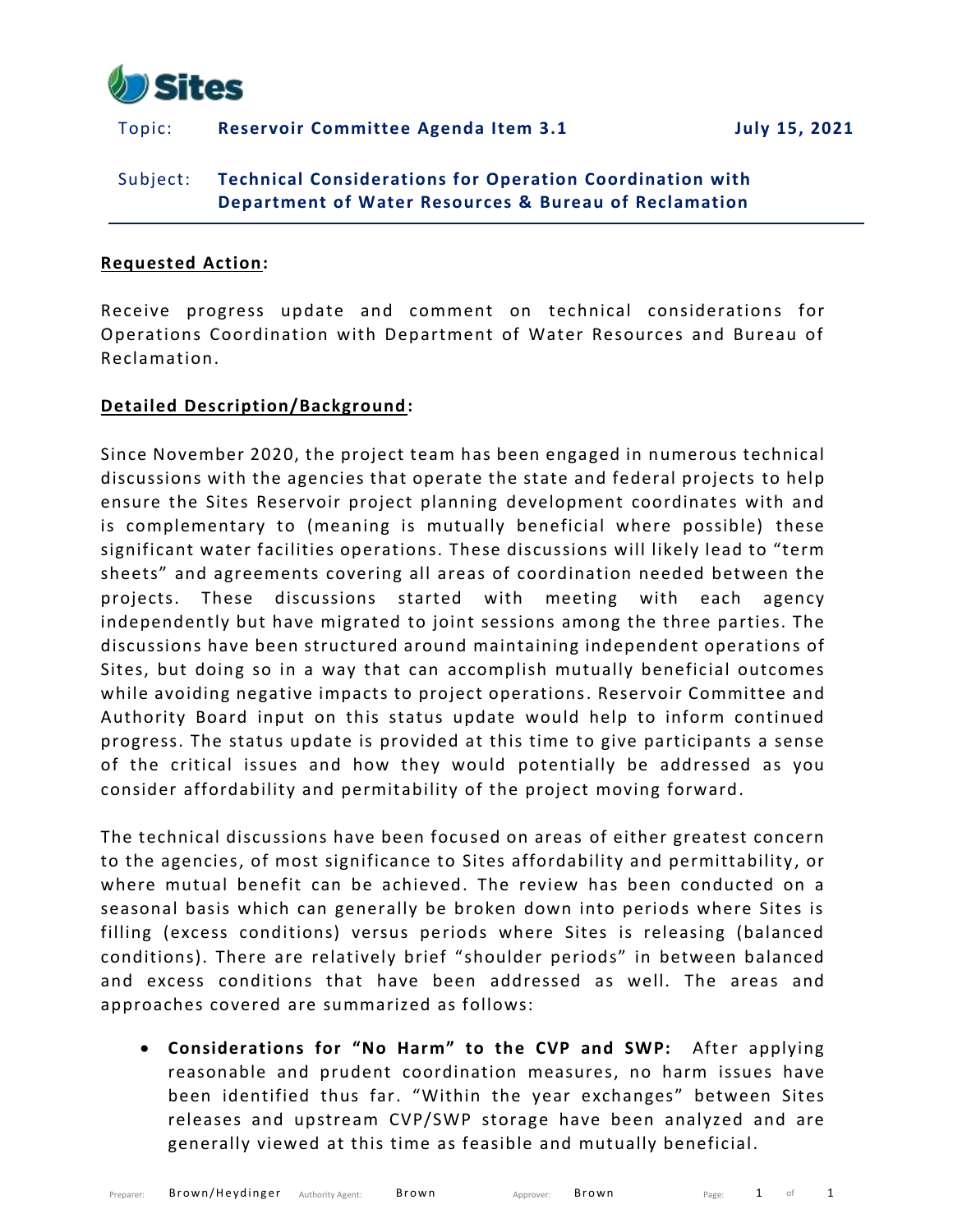- **Financial Considerations**: Federal investment between 7 and 25 percent along with expected benefits remains to be determined. Federal investment needing to include OMR has been communicated. Federal coverage of O&M for all Prop 1 refuge supplies is under consideration. Considerations for SWP contract modifications are underway and are contemplated outside of these discussions.
- **Operational Considerations**: Annual operations coordination principles and considerations are identified, including cooperation on Sites releases and delivery of water through the Delta. Delta deliveries would occur only during the transfer window (July-Nov) and Sites water would be designated "non project water". A Sites proposal for analyzing carriage water is being considered.
- **Use of Facilities and Power**: Power needs were analyzed with Reclamation. Very limited use of CVP Project Energy as it relates to Sites operations and federal investment in the project are contemplated. The Sites Authority will need to procure its own energy source (net of generated power) for all other participant's Sites water. A Warren Act contract would be executed along with needed land entitlements.
- **Water Rights and Permitting Considerations**: The parameters of the Sites water right application have been reviewed. No unsettleable issues have been identified thus far. Ongoing coordination during the water rights application development and review process will occur. No CVP or SWP water is to be stored in Sites at this time. A review of COA implications was conducted and no significant issues have been identified to date, but further review will need to occur as the project evolves.

This summary of the discussions thus far is from the Sites perspective and the participants may wish to ask DWR and Reclamation representatives attending the RC/AB meetings to express their views on the progress being made in the discussions. It should be noted that any commitments or decisions on the pa rt of the United States would be contingent on final analysis under applicable laws, including but not limited to, the National Environmental Policy Act and the federal Endangered Species Act.

Ultimately these discussions are envisioned to form the basis for negotiating an operating agreement between the parties. The next steps will involve Sites development of an Operations Plan in coordination with DWR and Reclamation. The technical discussions will continue through next year when it is expected, subject to the release of arecord of decision and final project determination (potentially summer 2022), that operating agreements would be advanced.

# **Prior Action:**

None.